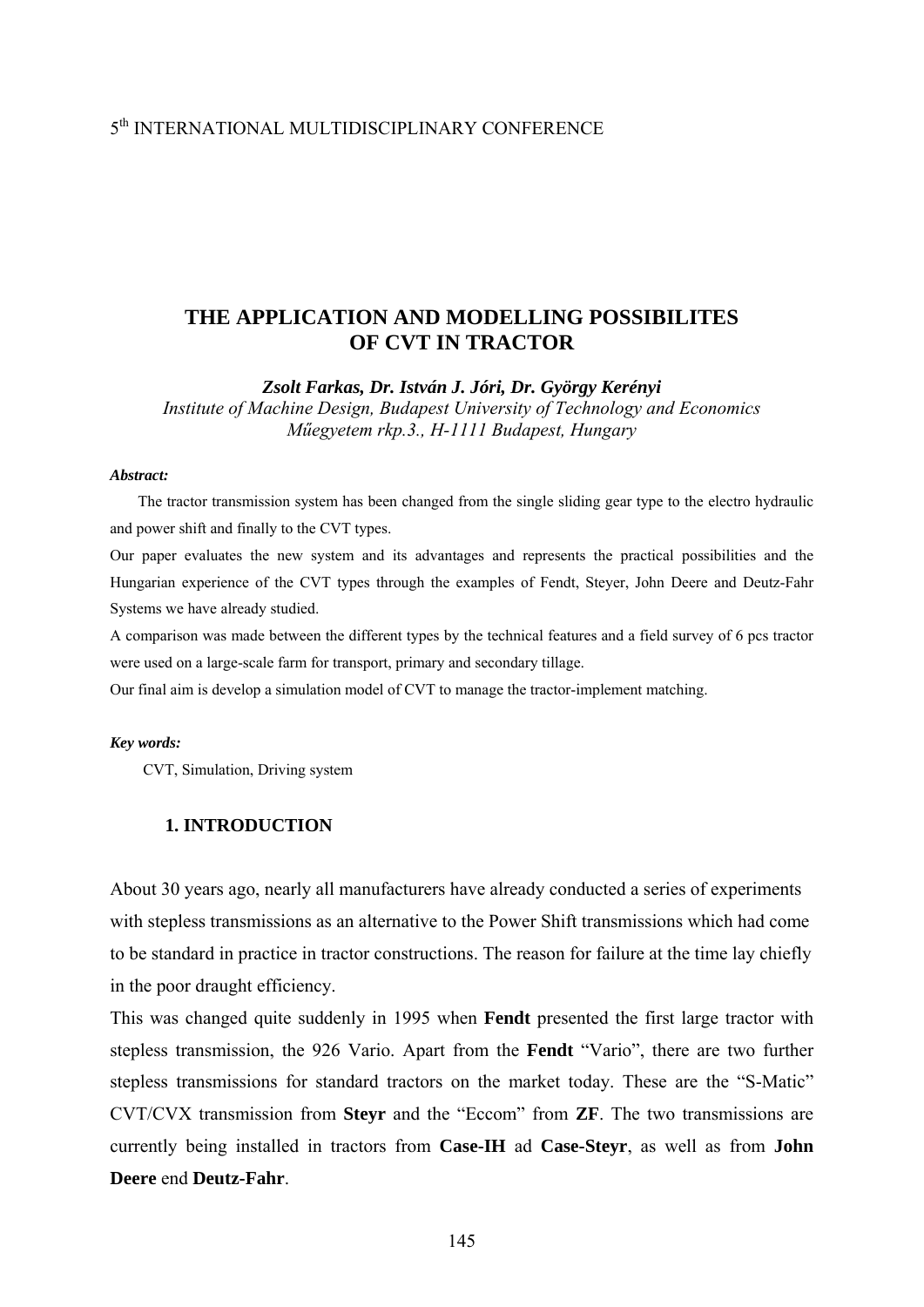# **2. APPLICATION AREA**

The classification of the different stepless transmissions (CVT) can be seen the next chart:



Fig. 1. Classification of the CVT's

Comparison of different types [4]:

**Fendt transmission** (tractor families 400,700, 800, 900 )

A variable output hydraulic pump and two variable output hydraulic motors are at the core of the system. These work in combination with mechanical drive components, including a single planetary gear set on the power input side that progressively varies the proportion of drive delivered by the mechanical and hydraulic components (Fig. 2). At take-off the drive is fully hydraulic: at full speed the drive is fully mechanical.

The large hydrostat is combined with a 2-stage transmission for only two pre-selectable ranges, i.e. for fieldwork and transport work. It has only these two gears, and otherwise the hydrostat, which allows stepless speed setting from standstill to maximum speed in the relevant range, forwards and backwards.



Fig. 2. **Fendt** "Vario" transmission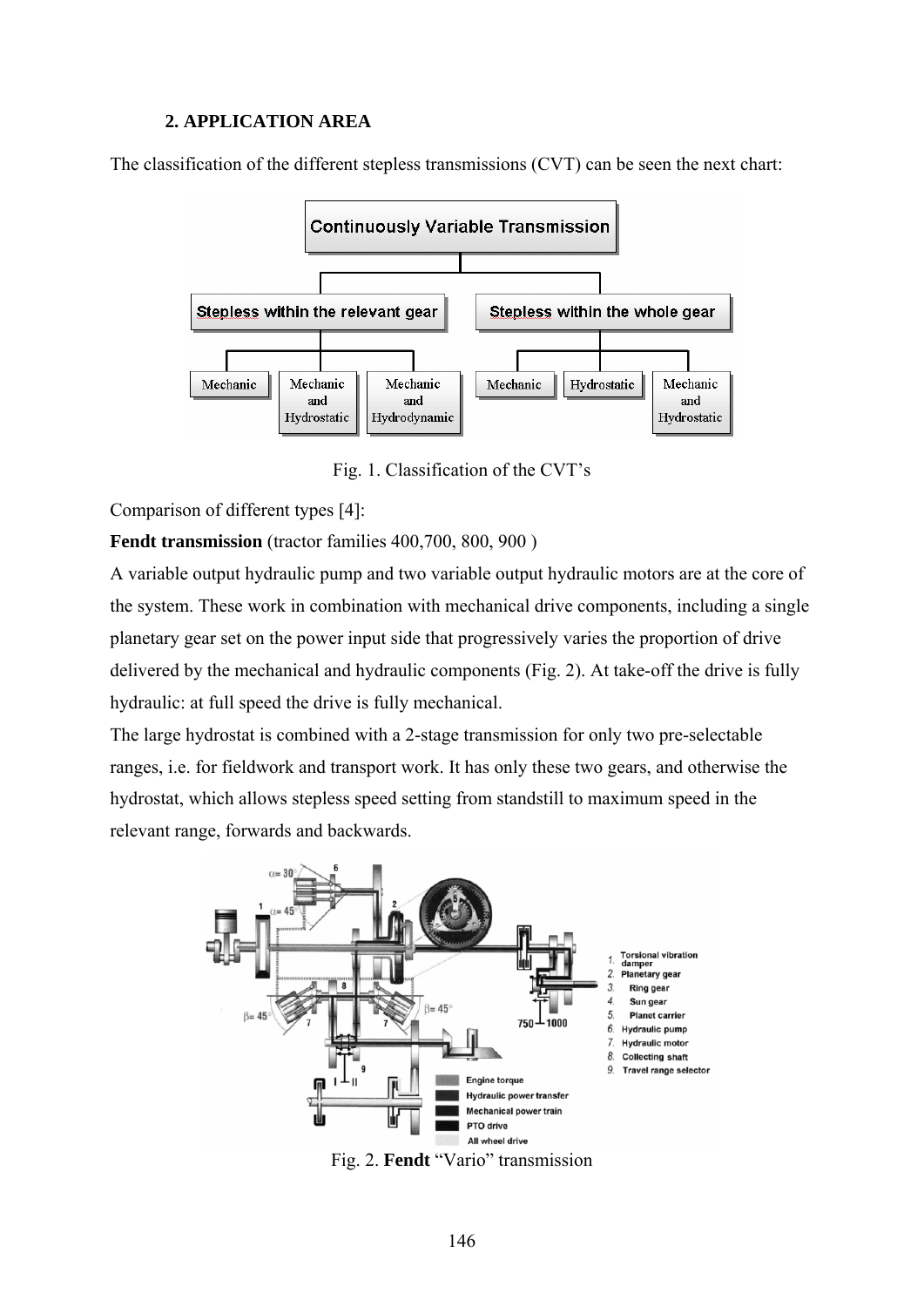# **Steyr transmission** (tractor families CVX, CVT)

The "S-Matic" transmissions are used in the types CVX and CVT by **Case-IH** and **Case-Steyr**. The four ranges are shifted at synchronous points using dog clutches. Reversing is also realized with the aid of a set of constant mesh planetary gears with direct drive during forward rides. **Steyr** and **ZF** use smaller hydrostats. The hydrostat simply has the function of modifying the speed steplessly within the relevant gear.

# **ZF transmission**

**John Deere** 6420, 6620; 6820, 6920 are based on the **ZF** "Eccom" 1.5 and 1.8. The third CVT for **John Deere** 7010 has been developed by the tractor manufacturer in cooperation with Sauer-Sundstrand (45° bent axis units similar to those of Fendt-Sauer). **Deutz-Fahr** TTV tractor family.

# **3. RESEARCH COURSE**

The investigation of driving systems of tractors is a complicated, time-consuming and costly project and can be completed by field or bench tests. Traditionally these tests are based on measurement, but the result of the new development of information technology, the simulation method (ITI SIM) can be extended to all levels of the driving system examinations (Fig. 3) [3]. This new method can be cost saving and give a chance to optimize the testing system.



Fig. 3. Levels of the driving system testing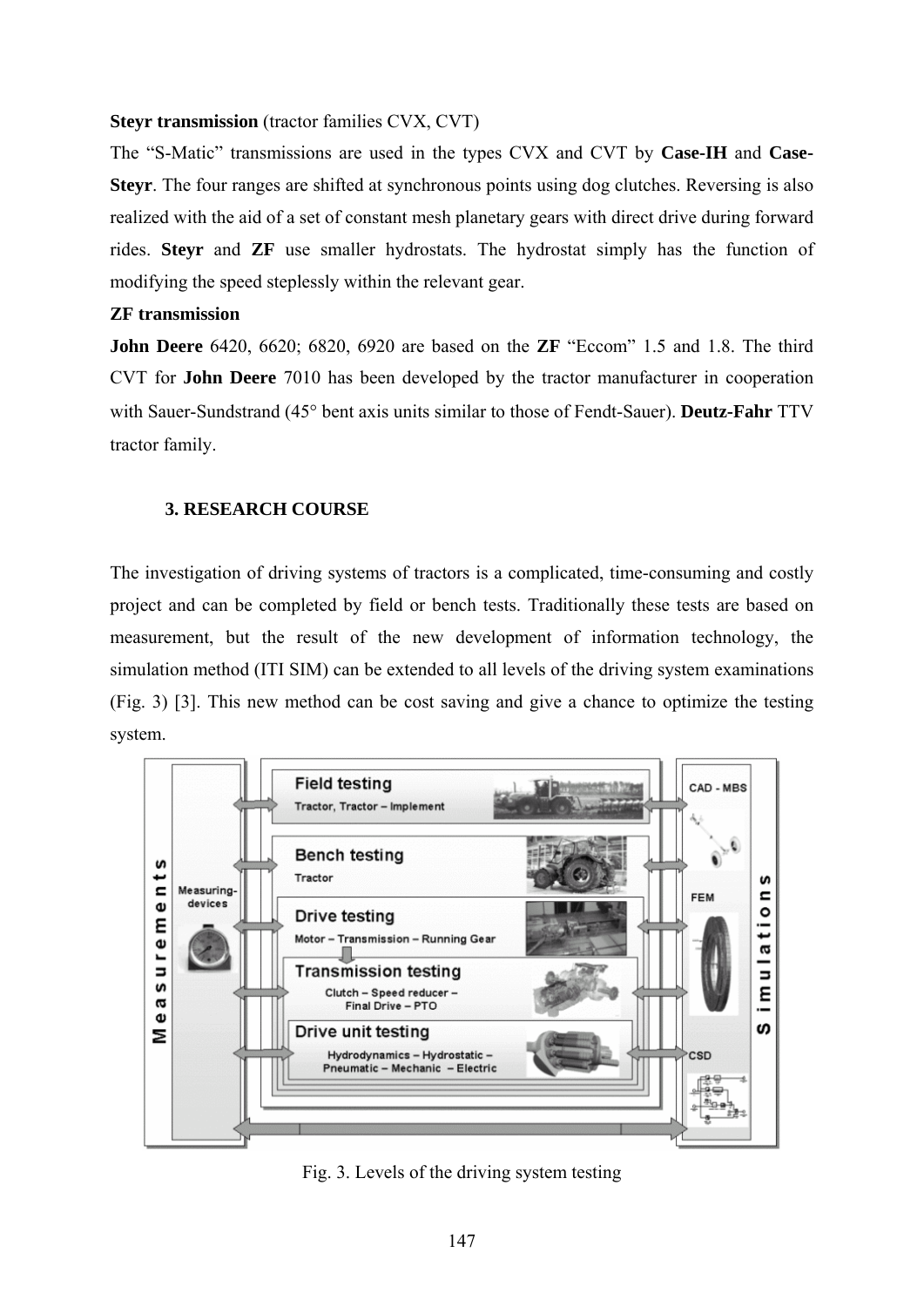## **3.1 Results of the field testing**

The survey was done with the 180-200 HP power range tractors from which 6 pcs was **Fendt** "Vario" and 6 pcs was conventional transmission (Power Shift) on the Boly Rt. between 1999-2000 years [2]. The tractors were used for transport, primary- and secondary tillage at the same condition. The results of the survey can be found the next table and charts.

| Type of transmissions         |       |       |       |       | 4     |       |       | Average |
|-------------------------------|-------|-------|-------|-------|-------|-------|-------|---------|
| <b>Power Shift</b>            | (h)   | 2115  | 2924  | 2447  | 1828  |       | 2700  | 12014   |
|                               | (I)   | 70780 | 71025 | 69787 | 62737 |       | 68040 | 342369  |
|                               | (l/h) | 33,4  | 24,3  | 28,5  | 34,3  |       | 25,2  | 28,5    |
| <b>CVT</b><br>(Fendt "Vario") | (h)   | 2713  | 3567  | 2730  | 2202  | 2199  | 2763  | 16174   |
|                               | (I)   | 68943 | 72981 | 54064 | 54465 | 48749 | 62913 | 62115   |
|                               | (l/h) | 25,4  | 20,46 | 19,8  | 24,7  | 22,1  | 22,7  | 22,4    |

Table 1. Comparison of the tractors's fuel consumption.





Fig. 4.Comparison of the tractors in the primary tillage



# **3.2 Testing by Simulation**

The CVT system should be tested completely. We investigated the effect of parameter change of the stepless speed setting done by hydrostatic unit on the elements of transmission. The model shown on Fig. 6 has 74 parameter [3]. On the chart can be seen the effect of hydrostatic pump's angle changing on the revolution of engine and the simulation mass models (Fig. 7). Having the first result we want to develop the simulation model of engine and fuel injection system. Using this model we shell investigate and optimize the **John Deere** AutoPowr-Selector, which can be a tool to make an optimal control strategy of the different field operation (e.g.: ploughing, transport, PTO works).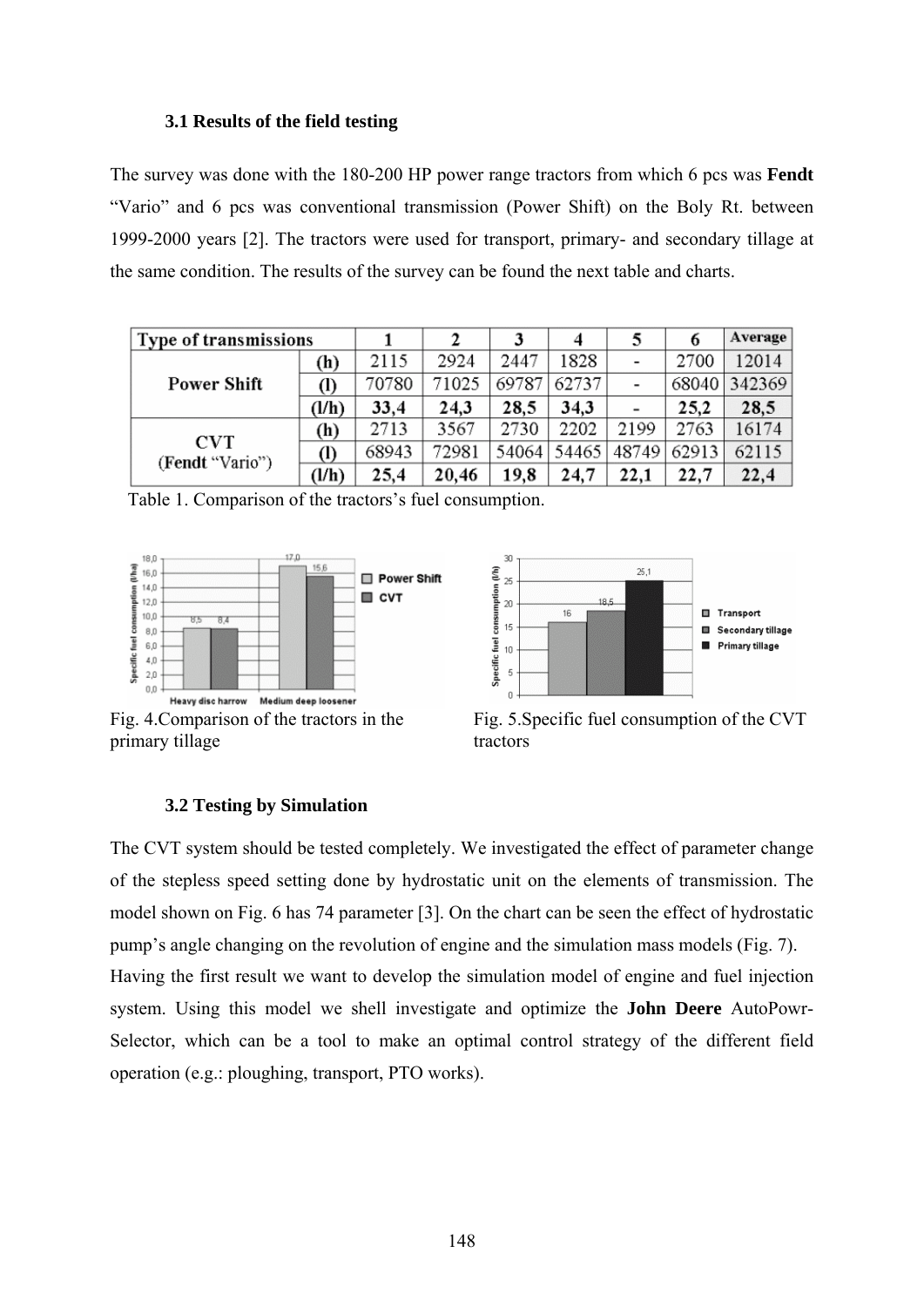





Fig. 7. Results of the simulation (ITI SIM)